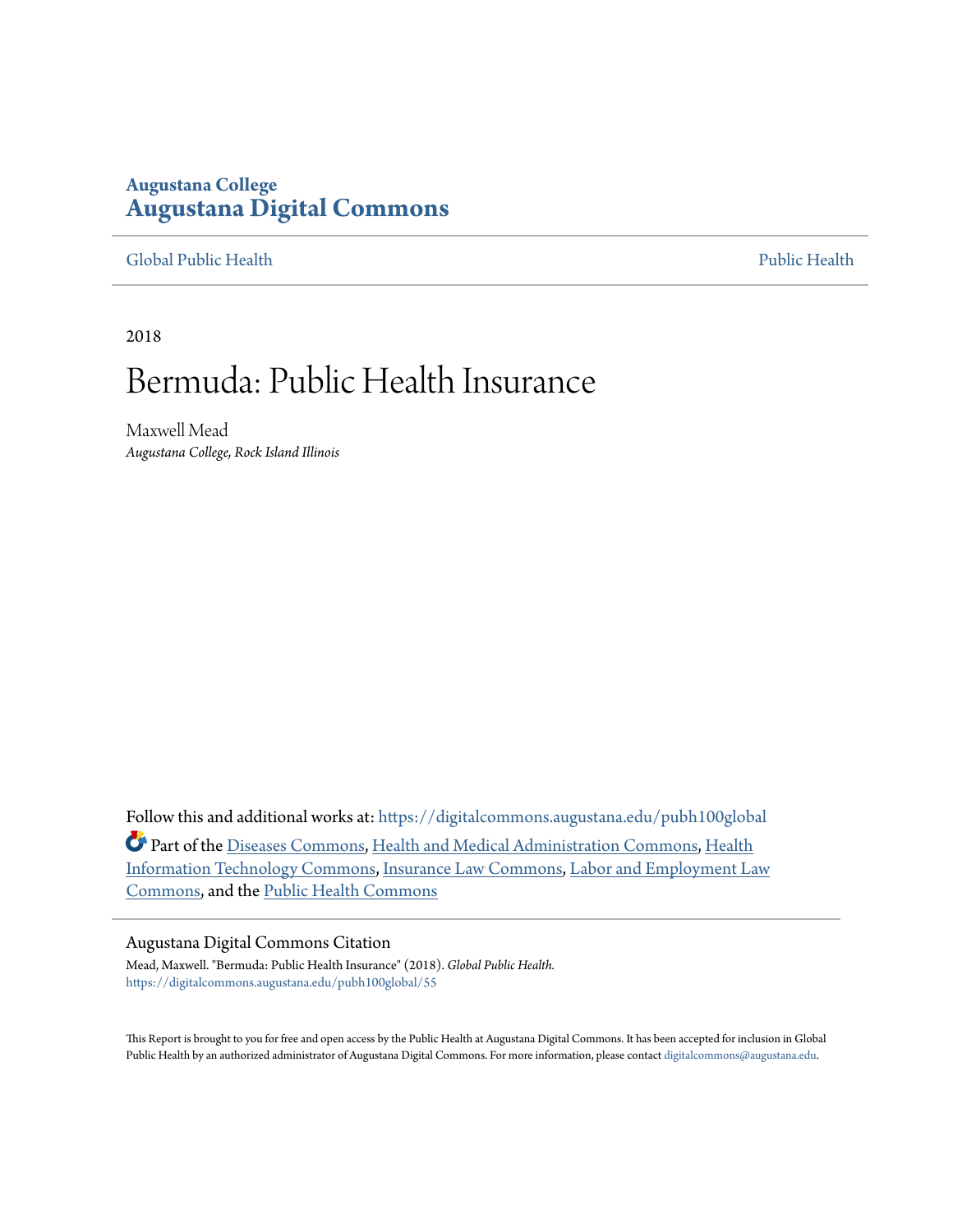#### **Bermuda: The Importance of Insurance**

#### **Background**

Located approximately 650 miles off the coast of North Carolina, Bermuda is a lone island in the Atlantic Ocean. Home to mostly native Bermudans and wealthy retirees, the population is mostly African (53.8%) or white (31%). The community remains tight knit: lacking in displaced individuals almost completely save for several refugees from Vietnam. With a total population of 65,235 people as of 2015, Bermuda's most prominent religion is that of Protestant Christianity (46.2%).

The government of Bermuda is a Parliamentary Representative Democratic Dependency. In other words, Queen Elizabeth the II has ruling over the country through her planted Governors. Currently it is a two-party system featuring the Progressive Labor Party and the One Bermuda Alliance. Currently speaking, Bermuda faces no threats from foreign entities as it is under official protection of the British Crown. However, public schools are far below the level of the private schools. Health/Medical insurance also ranks among the most expensive in the world and Bermuda lacks in a national health insurance system. The Bermudan unemployment rate also stands at 7% as of

2015.



#### **Issue**

Bermuda, while not undeveloped as a country, remains far behind the modern world in terms of Public Health Insurance (PHI). Along with offering no national PHI, Bermuda is also the highest annual spender on health in the world per capita at \$11,952 (Government of Bermuda, 2014). This large amount of spending has caused Bermudan spending to reach 13 percent of the nation's

Gross Domestic Product (GDP) – a full 3.7% higher than the world average (Organization for Economic Co-operation and Development (OECD), 2014). As such, health insurance throughout Bermuda is offered by employers as required by law (Chappel and Penning). While this is a temporary solution to the lack of a proper healthcare system, it does not cover the 7% of the population that is unemployed, nor does it help cover any tourists, all of whom make up Bermuda's second most important economic industry of tourism (Bermudaattractions, 2017).

Thanks to the lack of coverage, travel to Bermuda often comes with national warnings (including ones on Bermuda's official government site) stating any tourists should come already insured for any possible injuries or deaths while they stay in Bermuda to provide themselves proper

> coverage during their vacation and upon their return (Government of Bermuda, 2014). As such, any foreigners in Bermuda lack insurance and hence these are the people most at risk.